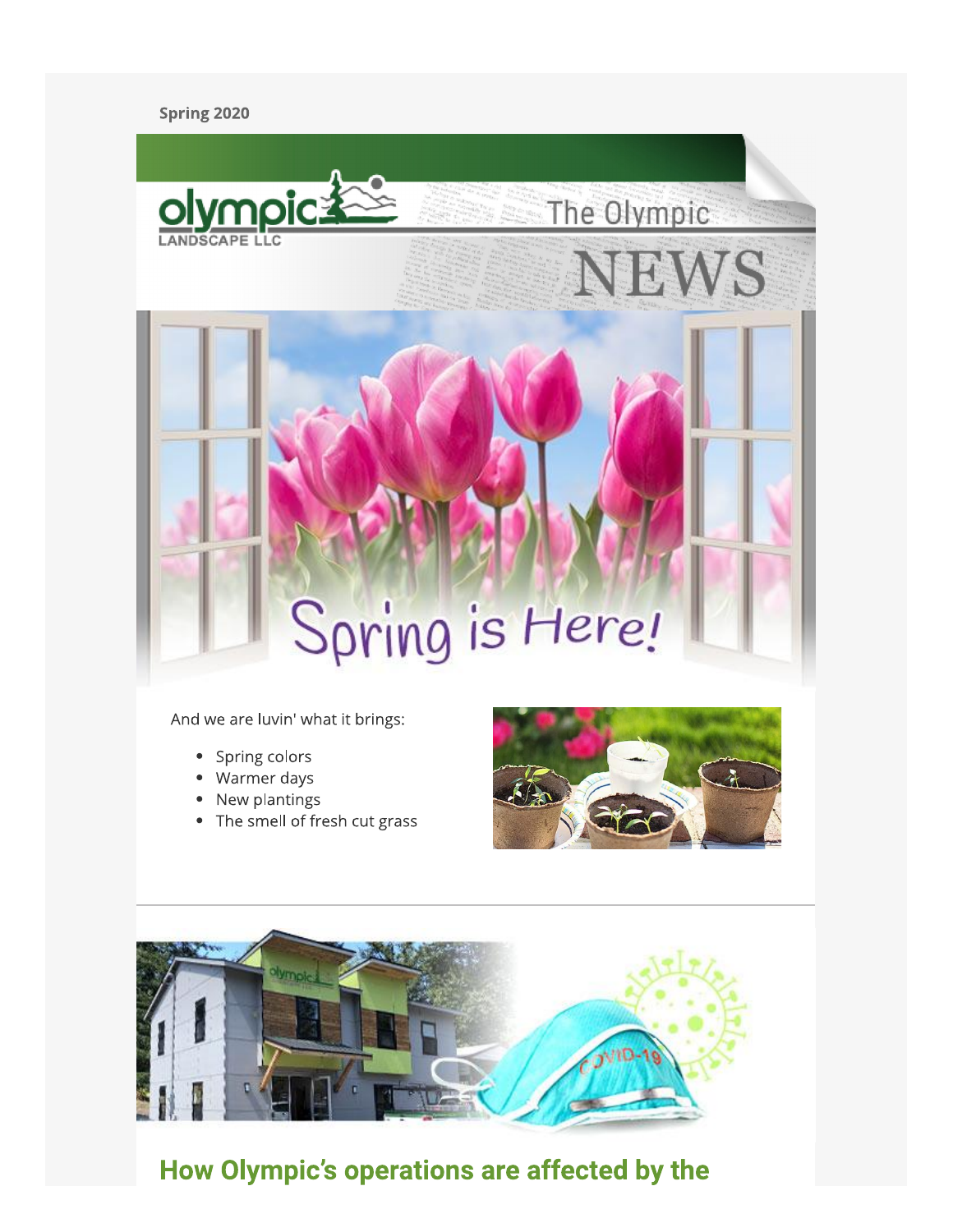### Covid-19 issues.

First and foremost, we are praying that all stay safe and healthy during these trying times! And we are hoping to get back to a 'normal' schedule as soon as possible.

Many landscape & irrigation, maintenance, and construction services fall into the category of 'essential' for the purposes of taking care of current Olympic customer needs.

These include:

- Emergency irrigation and mainline repairs 24/7.
- Irrigation start-ups and mainline repairs.
- Back flow assembly testing and repairs.
- Most landscape construction and maintenance that is deemed essential.

For all services and general operational protocol, we are practicing recommended guidelines such as social distancing, no-touch policies whenever possible, and continuous sanitation of surfaces exposed to potential virus contamination.

And, many of our employees are currently working from home, utilizing email, cell, and video conferencing communication with customers and fellow staff.

You can keep track of how and when our schedule and status changes by checking our website at **olympiclandscape.com**.

Current hours of operation: 8am - 4:30pm

What services are currently being offered? See list above.

How can you get in touch with the Olympic employees you need to speak with? By email or their office phone extension.

#### How you can pay for your Olympic services:

By mail, **online** or call the office.

#### Can you visit our offices?

Only emergencies, by appointment. And, please observe current distancing and sanitation guidelines.

## **Color Spots**

Always a delight, in any garden, are spots of color. This can be achieved by the planting of annuals, perennials, or evergreens like azaleas and rhododendrons. Another way to add a color punch is with pots, furniture or sculptures - very fun in a garden. Here's some color we've incorporated in our Home Show displays and customer projects we have installed.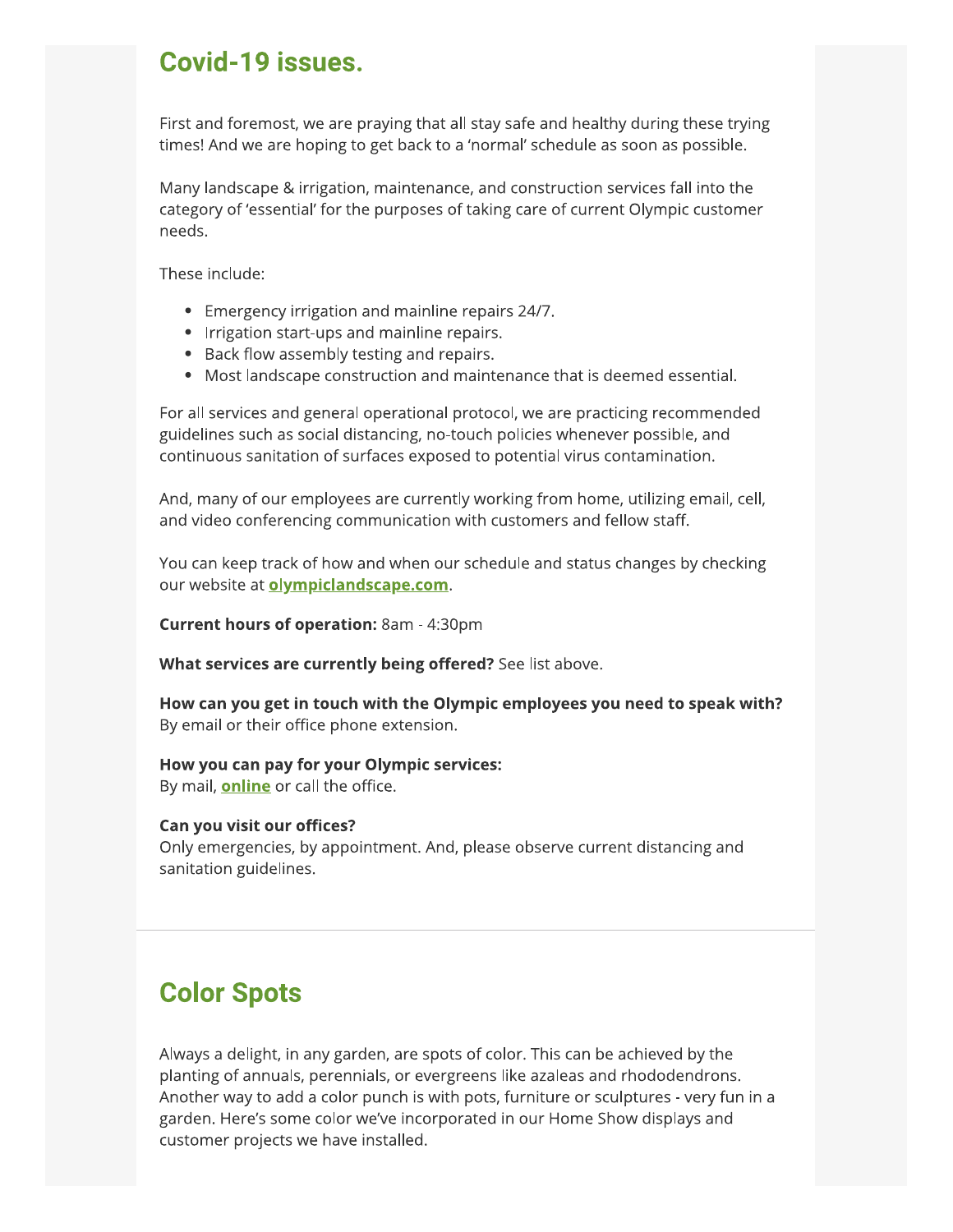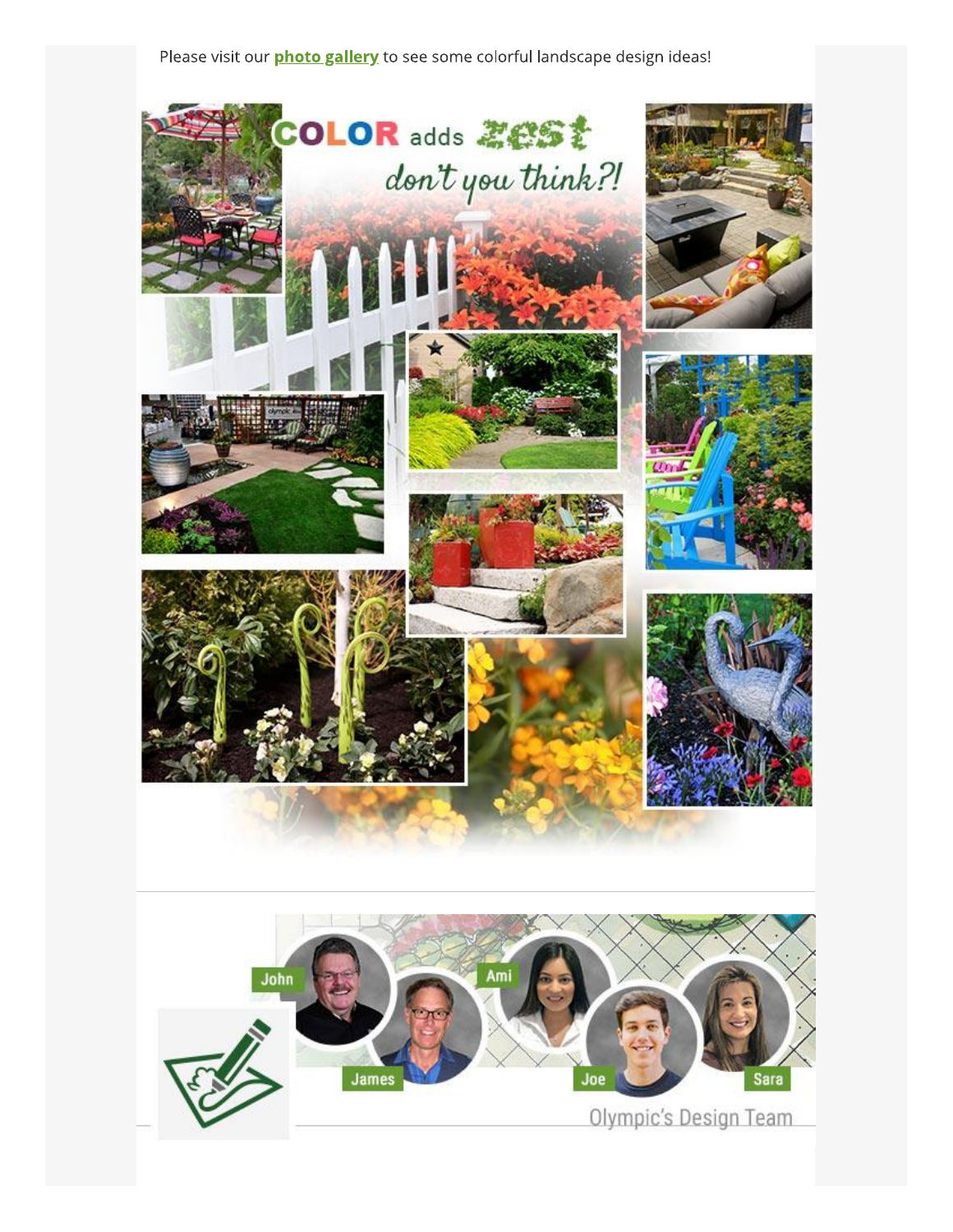## **Plan Now for a Summer Landscape**

Spring is here, which is a great time for landscaping. And now is the time to begin planning, with a professional Design for your new yard.

A creative plan by our talented and seasoned Landscape Design Team is a pathway to an imaginative garden, as well as a tool for budgeting landscape construction costs.



The first step? Sign up for a **FREE Site Visit!** 



### **Announcing new 'Porter' Services**

Olympic Landscape's Commercial Landscape Maintenance Department has added exterior building and hard surface cleaning, maintenance and repair to their list of services offered to commercial customers. These are also known in the industry as 'Day Porter Services'.

Every commercial property needs to have its exterior surfaces (in addition to its landscaping) kept properly maintained, cleaned, tidy and in good repair. Maintaining the cleanliness and appeal of buildings and hard surfaces are essential to the reputation and safety of a commercial property.

And with the advent of the new Covid-19 virus, added sanitation protocols are utilized for appropriate areas around each property.

Here is a list of typical Porter Services now offered by Olympic Landscape: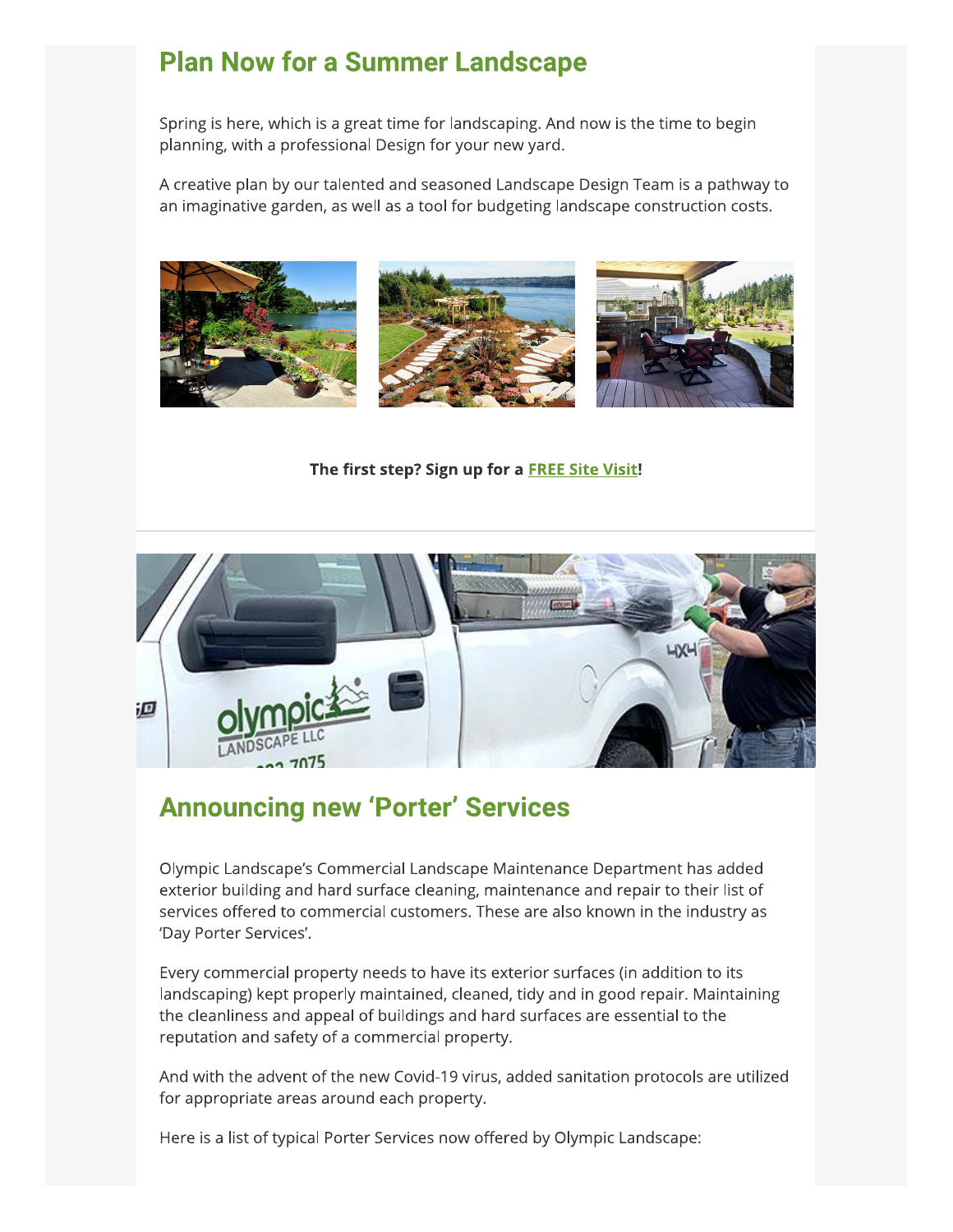

- Parking lot and sidewalk sweeping/vacuum and cleaning
- Power washing sidewalks, decks, walls, and siding
- Trash removal and sanitation  $\bullet$
- Clean-up and sanitation around dumpster  $\bullet$ corrals
- Large debris removal
- Commercial vehicle sanitation
- Exterior building maintenance and light repair

Contact our office at (253) 922-7075 or check our **website** for more information about these new services.



# **FREE Gift Card! Good at Windmill Gardens...**

**Windmill Gardens** is a great, local nursery with a wonderful variety of plants. They are remaining open to help the community Grow. During this time, you can take advantage of their new curbside and drive-through shopping experiences.



No purchase necessary...

To enter, simply click here. On Friday, April 24th, one winner will be chosen and notified by email.